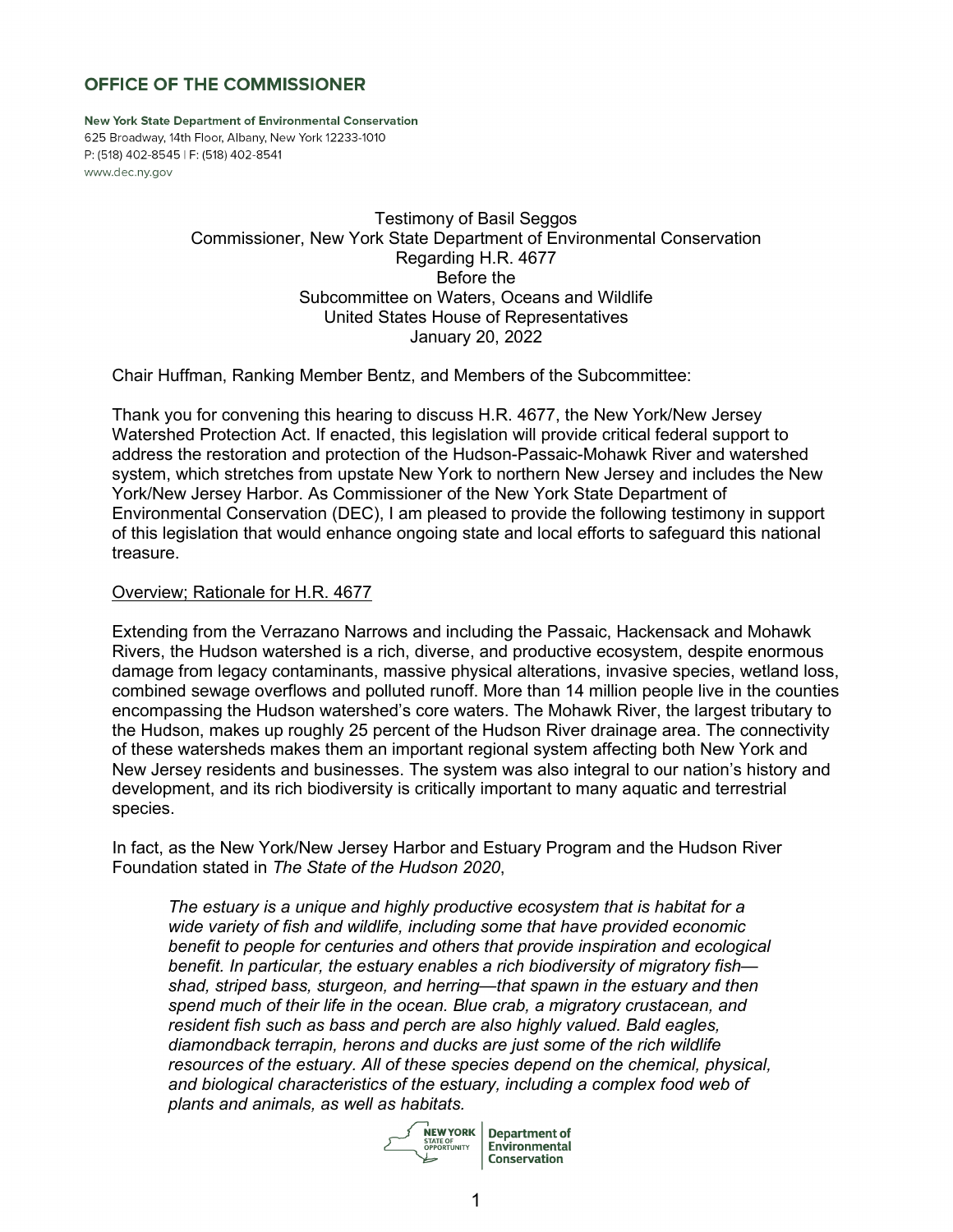Federal and state entities such as the New York-New Jersey Harbor and Estuary Program (HEP), and New York's Hudson River Estuary Program and Mohawk River Basin Program, operated through DEC, are providing valuable science-based guidance on opportunities for the restoration and preservation of these watersheds and their natural and cultural resources. However, given the national importance of the Hudson/Mohawk/Passaic system, sustainable federal funding is necessary to ensure the system's effective future use and protection.

H.R. 4677 creates a collaborative, consultative partnership to protect this important watershed by encouraging federal agencies to work in consultation with key stakeholders, including representatives of state and local governments, academic institutions, and regional and nonprofit organizations, as appropriate, to identify, prioritize, and implement restoration and protection activities within the Hudson watershed. This process would draw on existing management plans including the HEP Action Agenda, Hudson Raritan Comprehensive Restoration Plan, Hudson River Comprehensive Restoration Plan, Hudson River Estuary Program Action Agenda, Mohawk River Action Agenda, Sustainable Raritan River Initiative Action Plan, and the New Jersey Sports and Exhibition Authority Meadowlands Restoration Plan, as well as other critical conservation plans and assessments in the region that will help advance the bill's conservation goals.

The \$50 million annual appropriation authorized by H.R. 4677 will provide substantial support, and a federal perspective, to on-going efforts to protect the Hudson-Mohawk-Raritan watershed. It's important to note that the funds will be used to support locally-driven efforts, which, in DEC's experience, are critical to ensuring that the projects have citizen support. The H.R. 4677 funded projects will effectively restore ecosystems and enhance flood resiliency and align with the Biden Administration's important goals, such as Justice 40 and 30x30. This approach parallels the Delaware River Basin Conservation Act (DRBC Act), which President Obama signed in 2016, and which annually provides grants through the National Fish and Wildlife Foundation to serve the needs of both local communities and natural resources. Senator Tom Carper (D-DE) has noted that the DRBC Act "is supporting important efforts to keep this critical resource vibrant for years to come," and I am confident that the New York/New Jersey Watershed Protection Act will have a similar benefit for this crucial, populous and historic watershed.

### Documentation of the Need to Enact H.R. 4677

In 2018, "The Hudson We Share," a consortium of state and federal agencies, not-for-profit organizations, and academic institutions, advised that, "(d)espite recent improvements to the Hudson River water quality, cumulative effects of expanding populations, industry and transportation projects have taken their toll on the estuary's habitats and ecological processes, and reduce the river's potential to support life." This statement encapsulates why the enactment of H.R. 4677 is so vital to the restoration of this region.

Similar collaborative efforts have articulated the importance of restoring the Mohawk River watershed. The 2015 Mohawk River Watershed Coalition Report found that the implementation of Best Management Practices would assist in protecting the watershed from agricultural and industrial pollution, enhance flood resiliency in this highly flood-prone region, and improve the function of water resources and fish and wildlife habitats.

In 2019, the New York Historical Society displayed an exhibit, "Hudson Rising," to showcase 200 years of "ecological change and environmental activism along 'the most interesting river in America.'" This display, now an educational curriculum, documents the centuries of ecological change along the Hudson River, which has been shaped by Revolutionary War battles, industrialization, and population expansion. New Yorkers do not forget the Hudson River's immense importance to the shaping of our nation, nor its contributions to the country's environmental conservation efforts. Indeed, the "Battle for Storm King" is universally recognized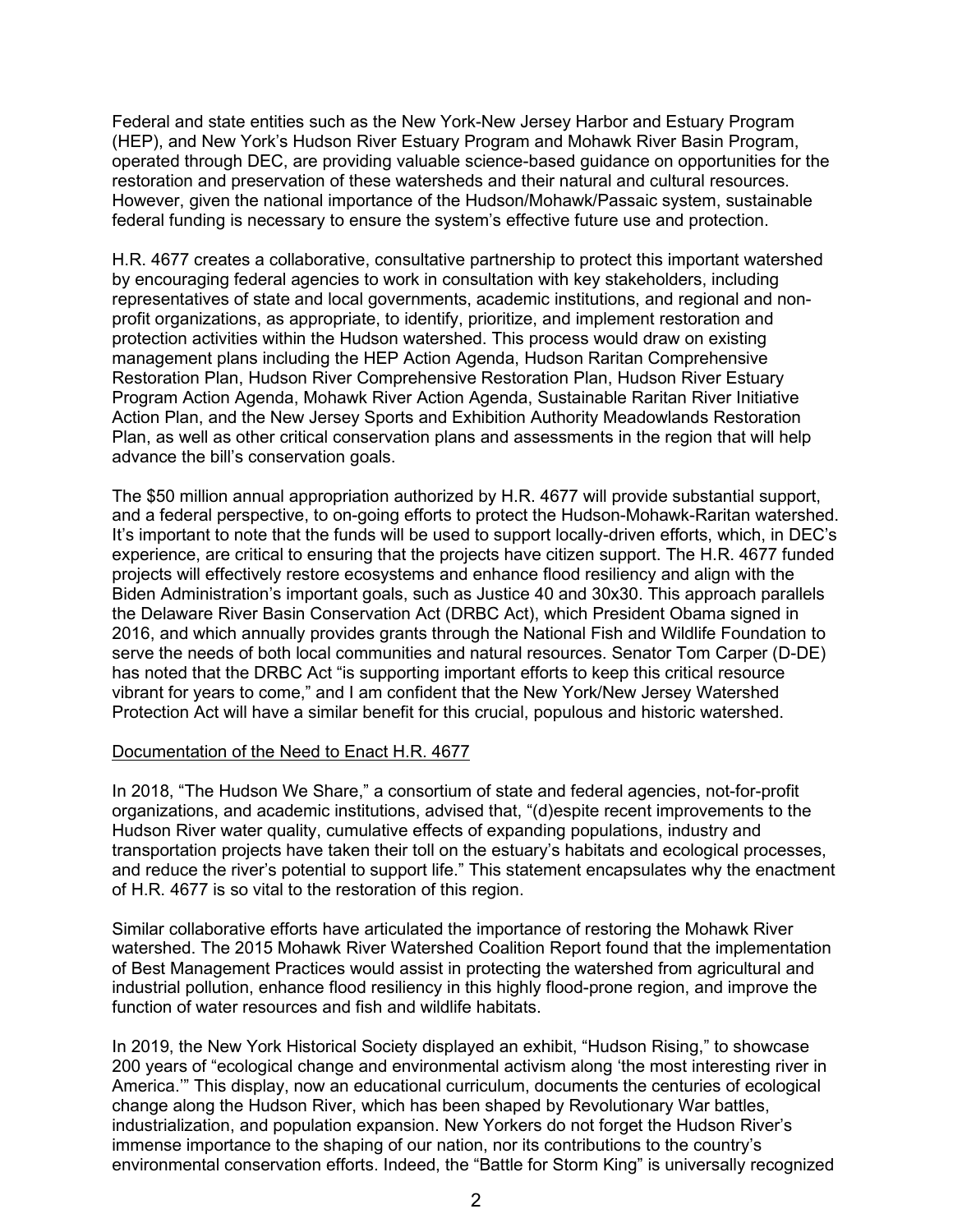as the legal precedent that established the modern environmental movement, first in New York State and subsequently across the U.S. Storm King became the basis for President Johnson's call to "end the poisoning of our rivers and the air we breathe" and create a "green legacy," as well as the legal underpinning for the National Environmental Policy Act.

The Mohawk River is also positioned uniquely in American history. Named for the Mohawk Nation of the Iroquois Confederacy, the Mohawk River was first a highway for the Mohawk people and later, through the creation of the Erie Canal, provided waterborne transport enabling western migration and spurring economic development. It also was strategically important in both the French and Indian War and the Revolutionary War. As the Hudson played a critical role in modern environmental protections, the Mohawk was vital to the nation's growth. Recognizing the damage past generations of Americans wrought through development and colonization, HR 4677 appropriately advances environmental justice.

The history and use of these rivers, and their watershed as a whole, has left a problematic legacy. As noted by *The Hudson We Share*:

*Habitats have been altered or destroyed by dredging, filling and sediment contamination. Shorelines and wetlands have been altered, relocated and eliminated completely. River flow has been directed to a single channel between Catskill and Troy, and over a third of the surface area of the river in this same reach was filled with sediments dredged from the federal navigation channel. Invasive and exotic species have been introduced, and water quality has been degraded.*

*As a result populations of numerous native fish, wildlife and plant species have declined, and several have been listed as threatened or endangered. Hundreds of dams have been built in tributaries leading to the Hudson, preventing migratory fish movement and degrading water quality. Water and sediments have been contaminated with toxins, and invasive plant and animal species have taken up residence in the estuary.*

*While we cannot restore the river to its original condition, we can take action to improve and restore remaining habitats, while also continuing the Hudson's current function as a navigable river and a transportation corridor.*

While benefiting many, development of these rivers and adjacent lands has resulted in environmental degradation and contamination. Flooding, sewer overflows, and harmful algal blooms pose serious potential risks to human health and public safety. Loss of industries has led to poverty for many communities in this region. Wildlife has suffered, as well. DEC's State Wildlife Action Plan (SWAP) identified myriad risks to terrestrial and aquatic species across the state, including those in the Hudson/Mohawk region. Threats from invasive species are also noted in the SWAP, and it is essential to remember that through the Port of New York and New Jersey, the Hudson/Mohawk system is a pathway for aquatic invasives to potentially become established in the Great Lakes/Mississippi River system, as well as Lake Champlain. The need to block pathways for invasive species is a priority for New York, and an objective we cannot achieve without the assistance of our federal partners. HR 4667 provides an important means to address this serious ecological and economic threat.

### Climate Change and Environmental Justice in the Hudson/Mohawk Watershed

Two key issues must be highlighted in efforts to protect the Mohawk/Hudson watershed: climate change and environmental justice, which are two fundamental priorities of Governor Kathy Hochul and DEC.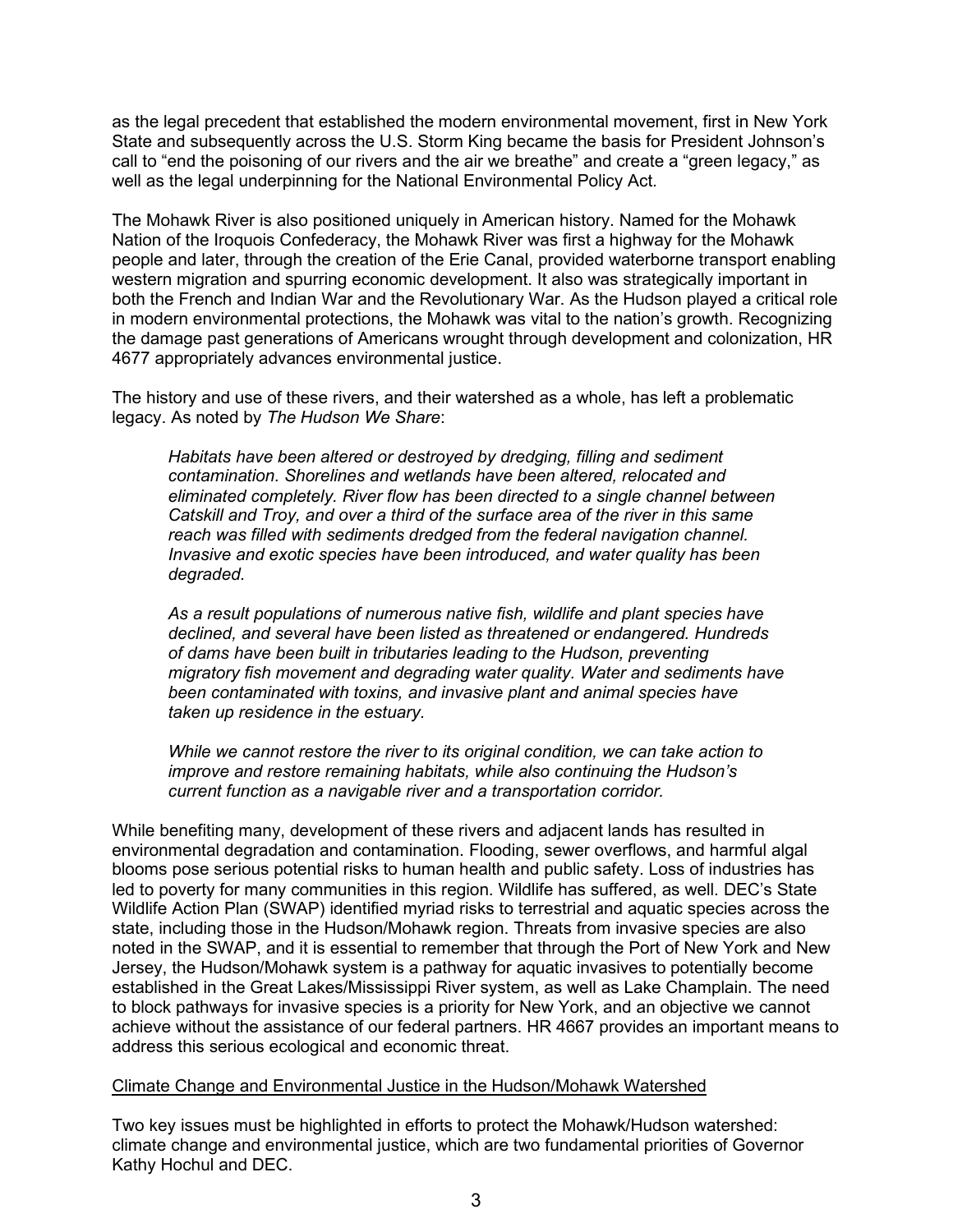Climate change has had dramatic impacts on this region. We saw this play out just last year through the unprecedented devastation caused by Hurricane Ida, which produced more than \$140 million in damages in New York alone. This same region of New York was devastated by Superstorm Sandy in 2012, highlighting current vulnerabilities and the need for sustained and coordinated action from all levels of government.

Devising methods to bolster flood resiliency, while enhancing natural ecologies, is a key focus of planning efforts throughout the Hudson/Mohawk/Passaic watershed. Mohawk River flooding has been a historic problem and DEC works closely with the U.S. Army Corps of Engineers (USACE), Natural Resources Conservation Service, and local communities to improve resiliency to flooding and severe weather. For Hudson River communities, Superstorm Sandy illustrated the extent and severity of coastal storm risks as our climate continues to change. The USACE Harbor and Tributaries Study, along with many ongoing projects, offer opportunities to protect the public. But more research is needed as we advance efforts to address flooding through nature-based solutions such as wetlands and streambank restoration and other green alternatives that are designed to provide significant protection at lower cost than traditional concrete and steel infrastructure. Nature-based solutions, which have substantial benefits for natural resources and our communities, are specifically supported in H.R. 4677.

In New York, action to address climate change is underway as the State works to implement the Climate Leadership and Community Protection Act (CLCPA). Among its many features, this holistic law requires the state to address Environmental Justice issues through the development and implementation of the Disadvantaged Communities Barriers and Opportunities Report. The Barriers Report, issued in December 2021, will help New York State better understand barriers to renewable energy solutions for some communities, often the same communities historically and disproportionately impacted by climate change and environmental pollution.

This is the challenge that we face – not just in New York but also across the United States and around the globe – how best to protect those most vulnerable to the devastating, life-threatening impacts of climate change. For the Hudson watershed, H.R. 4677 is an effective, necessary means to address this critical issue.

### Drinking Water Issues for the Hudson/Mohawk Watershed

The Hudson watershed also provides drinking water to more than 10 million New Yorkers, including New York City, the largest unfiltered drinking water supply in the world. It provides approximately 1.2 billion gallons of high-quality drinking water to nearly one-half of New York State's population every day. DEC, New York City municipal officials, and many other partners work in close collaboration to ensure the safety of this drinking water supply.

Working with the U.S. Geological Survey, efforts are underway to assess impairments of Mohawk River water quality so that constructive actions can be taken to ensure high-quality drinking water for all users. From New York's perspective, we appreciate that H.R. 4677 acknowledges and provides means to address this issue.

#### Ongoing Projects in the Hudson/Mohawk Region

It is important to emphasize that New York and its communities are not simply waiting for federal assistance. We recognize the threats to the Hudson/Mohawk system and are acting to address these threats. We also appreciate the federal support and assistance that we have received to date. However, we believe that enactment of HR 4677 is a necessary catalyst to protect this heavily populated and historically significant region, and, as noted, actions to protect